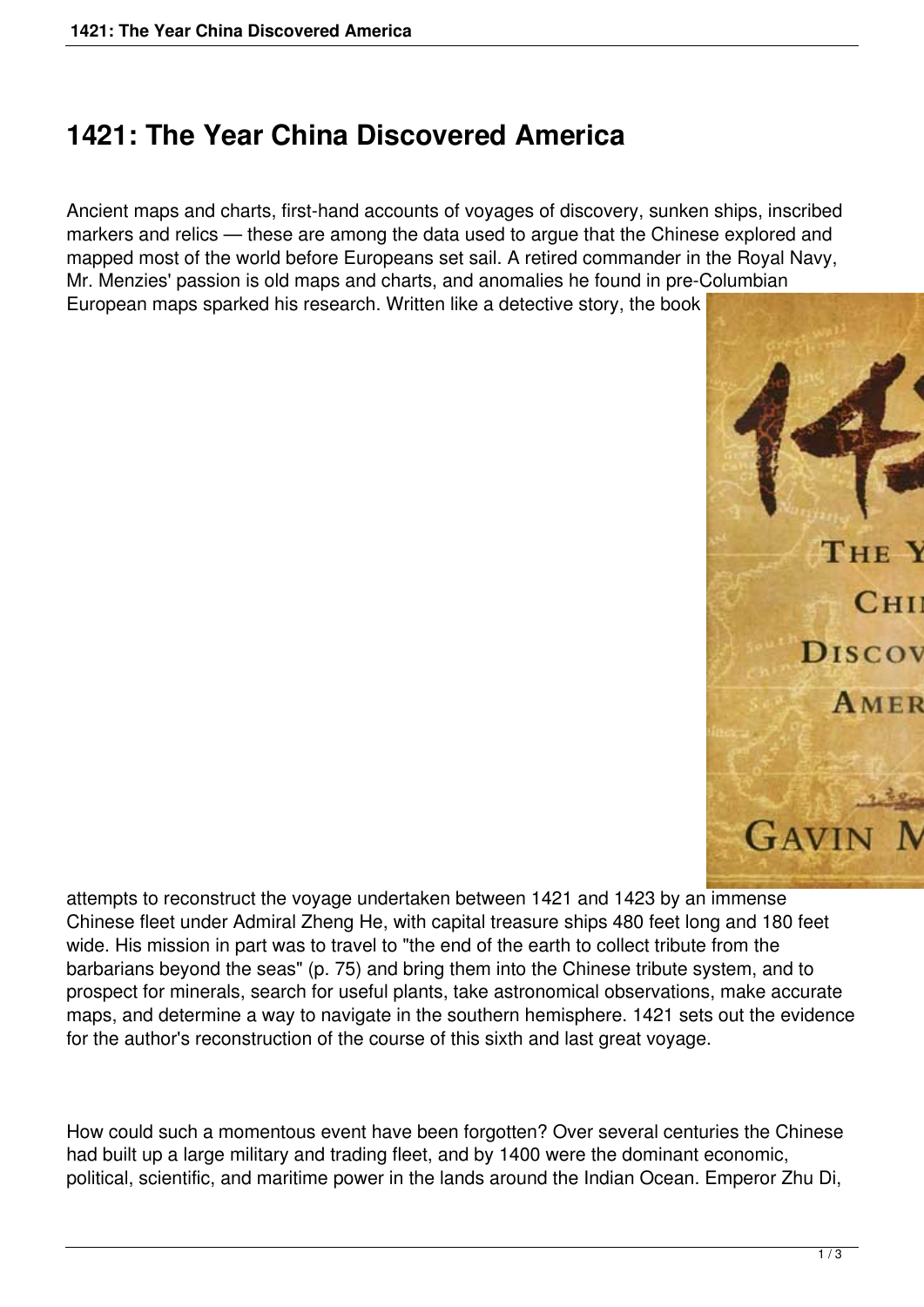on taking power in 1402, began a series of formidable projects. He moved the capital from Nanjing to Beijing, enlarged the Grand Canal to the new capital, built the Forbidden City, repaired the Great Wall, founded a foreign language academy, summoned 2,180 scholars to compile a 4,000-volume encyclopedia to preserve all known literature and knowledge, and initiated a tremendous increase in shipbuilding so as to recreate a trading empire on par with that of the Tang dynasty 500 years before. On Chinese New Year in 1421 his new capital was inaugurated with international pomp, including envoys from 28 nations and the son and grandson of Tamerlane. But within two years Zhu Di had died a broken man, the country reeling under the economic and social cost of his ambitious programs. Led by the mandarins, his son and grandson repudiated and reversed his policies, and China entered a period of isolationism and xenophobia lasting for centuries. Overseas trade and travel were banned, at one point learning a foreign language or teaching foreigners Chinese was prohibited, and in 1644 all records of the voyages of Zheng He were burnt by the Minister of War as "deceitful exaggerations of bizarre things far removed from the testimony of people's eyes and ears." As Mr. Menzies says, their memory was "expunged so completely over the succeeding decades that they might never have existed" (pp. 55, 56). The one remaining monument to Zheng He, a carved stone overlooking the Yangtze estuary, states:

The emperor . . . has ordered us and others at the head of several tens of thousands of officers and imperial troops to journey in more than a hundred ships . . . to treat distant people with kindness . . . We have gone to the western regions . . . altogether more than three thousand countries large and small. We have traversed more than a hundred thousand li [forty thousand nautical miles] of immense water spaces. — p. 400